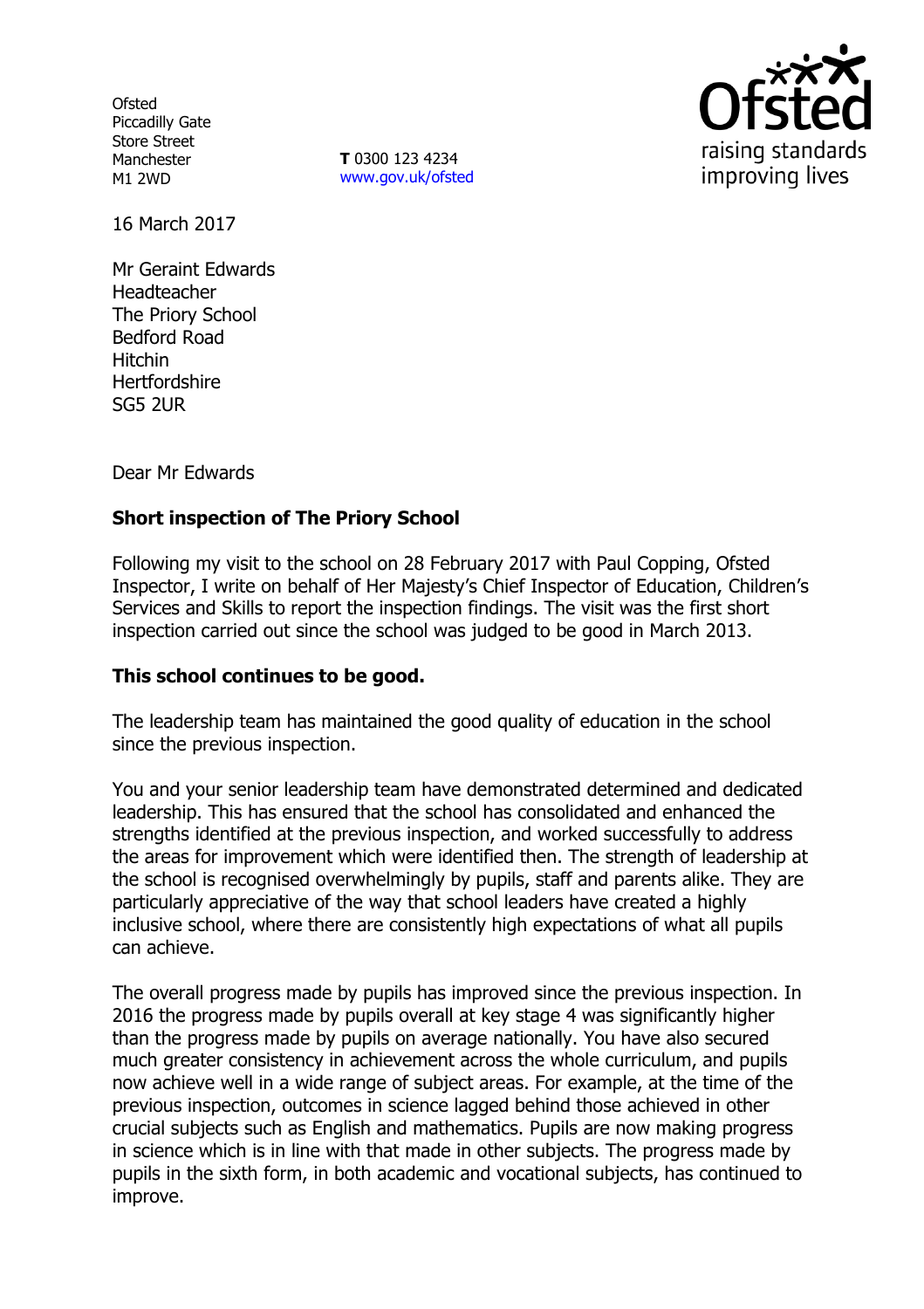

Standards of teaching have continued to strengthen. Teachers routinely plan lessons which combine relevant and interesting sequences of activities to promote rapid learning. There is a purposeful and productive atmosphere in almost all lessons. Teachers create and sustain overwhelmingly positive, trusting relationships. Pupils listen attentively to teachers' explanations and feel safe to ask and answer questions about their learning.

At the previous inspection, inspectors noted that students were keen to learn and demonstrated positive attitudes. However, they also recommended that there was more that could be done to strengthen pupils' learning skills even further. You have made a good deal of progress in this area through teaching cross-curricular skills, along with dedicated lessons about learning and employability skills. This has helped many pupils to become more effective learners.

Pupils enjoy school. As a result they attend regularly; overall attendance is higher than the national average and persistent absence is lower. Pupils enjoy school because they feel valued and well cared for. School leaders have effectively prioritised the welfare and personal development of pupils. They have helped to create a tolerant community where diversity is valued and where all pupils feel they belong, regardless of race, religion or sexuality. The school is rightly proud of the work that it has undertaken to promote the good mental health of young people.

The school's self-evaluation is accurate and perceptive. School leaders ensure that robust plans are quickly put in place to secure any necessary improvements if weaknesses are identified. For example, school leaders are highly aware that the outcomes achieved by disadvantaged pupils at the school at key stage 4 in 2016 were not as high as they should have been. They have responded with the required urgency to implement a range of strategies to ensure that future outcomes for disadvantaged pupils are at least as strong as they have been in every other year since the previous inspection. However, they are clearly aware that more needs to be done to strengthen the school's provision for disadvantaged pupils still further, particularly as the proportion of disadvantaged pupils in the school increases over time. They also realise that they need to ensure even greater consistency in how teachers implement certain important school policies.

#### **Safeguarding is effective.**

Leaders, including governors, have ensured that there is a culture of safeguarding within the school. The leadership team has ensured that all safeguarding arrangements are fit for purpose and records are detailed and of high quality. For example, the single central record is kept up to date and all necessary checks are made when appointing new staff.

Systems for monitoring vulnerable pupils are robust. Pupils feel safe and are confident that poor behaviour, such as bullying, is rare and dealt with effectively if it does occur. The curriculum helps them to understand and manage risks, such as those involving the use of the internet and social networking sites, and pupils are clear that the advice they receive does help shape their behaviour. Staff are quick in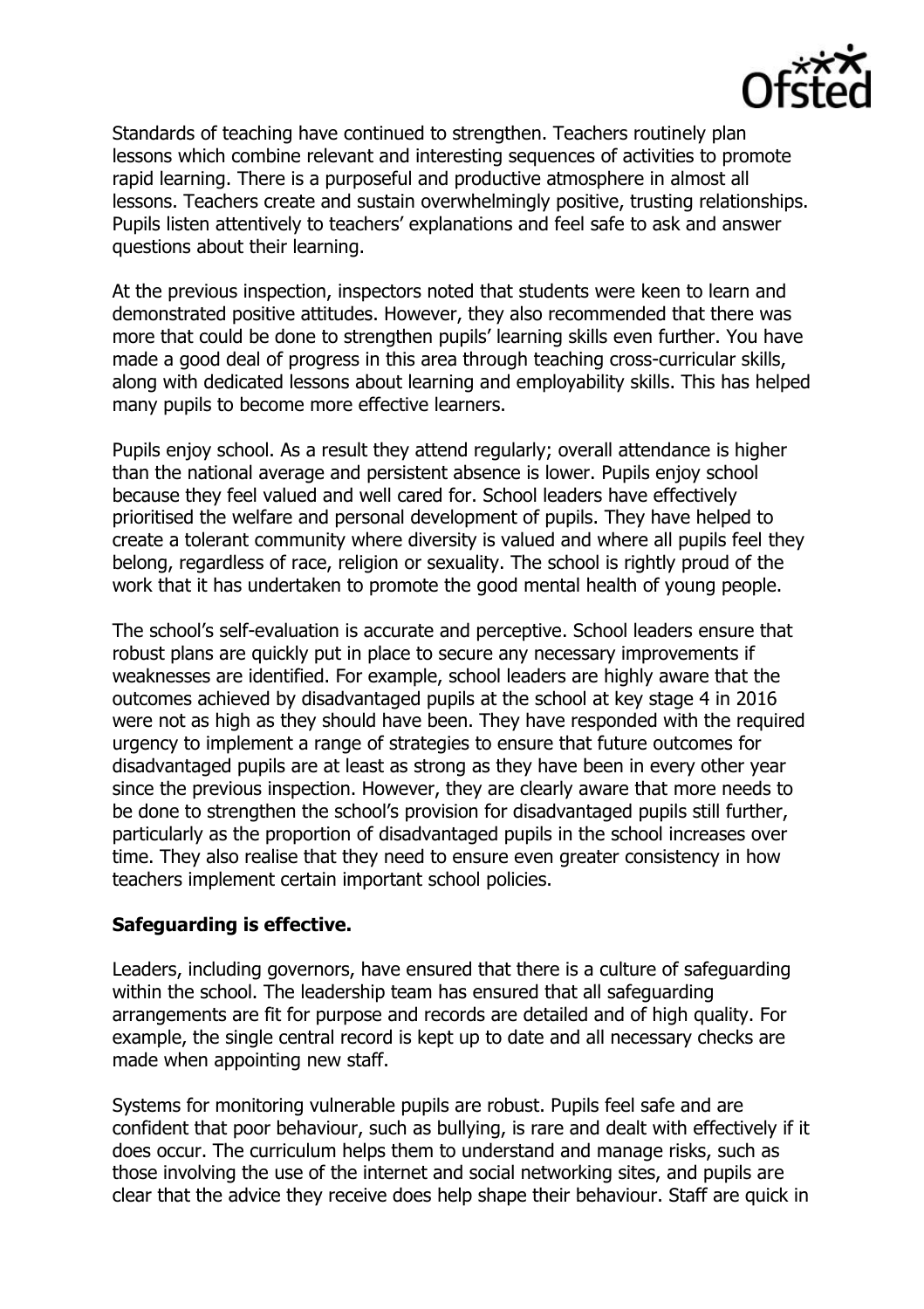

identifying and following up any concerns that they have about individuals. They work effectively with external agencies so that pupils get the help that they need swiftly.

### **Inspection findings**

- My first line of enquiry was to investigate current standards of provision and outcomes for disadvantaged pupils. This is because disadvantaged pupils at key stage 4 in 2016 did not make as much progress as they should.
- School leaders have responded robustly to this decline. They have evaluated the performance of the 2016 cohort meticulously and introduced a range of strategies to accelerate the progress of the disadvantaged pupils currently in the school. These have included improved training for staff, more rigorous and focused processes to check the quality of the school's work and the provision of a greater range of interventions to support those who may have fallen behind throughout the school. The school's current assessment information suggests that these developments will ensure that the progress made by pupils completing key stage 4 in 2017 will be much closer to the national average for other pupils. It will therefore also be more consistently in line with disadvantaged outcomes achieved by the school between 2013 and 2015. Evidence from this inspection is consistent with this evaluation.
- There is still room for the school to sharpen further its provision for disadvantaged pupils. The school ensures that all teachers have detailed knowledge about the individual needs of the disadvantaged pupils in their classes. However, not all teachers routinely convert this knowledge into practical strategies for accelerating their progress. Not all teachers are consistently following expectations contained in the school's policy for teaching disadvantaged pupils, for example that the books of disadvantaged pupils should always be marked before those of their peers. While school leaders are very thorough in their evaluation of the effectiveness of any strategies deployed, they do not always communicate this analysis as effectively as they should to parents through the school website.
- The small number of pupils who have special educational needs and/or disabilities did not perform as well as they should at key stage 4 in 2016. This informed another important focus for this inspection. Once again, school leaders were able to show that they carefully analysed these results and that quality of provision for these pupils has been subsequently strengthened. The school produces detailed individual strategies of support for these pupils; these embody high expectations of what can be achieved. Pupils who have special educational needs and/or disabilities are extremely well integrated into mainstream classes. Teaching assistants successfully provide focused support in the classroom for targeted pupils while allowing those pupils the opportunity to reach their own answers. The pupils themselves are very appreciative of the support they receive.
- Pupils who have special educational needs and/or disabilities who are currently in the school are making particularly strong progress in English, mathematics and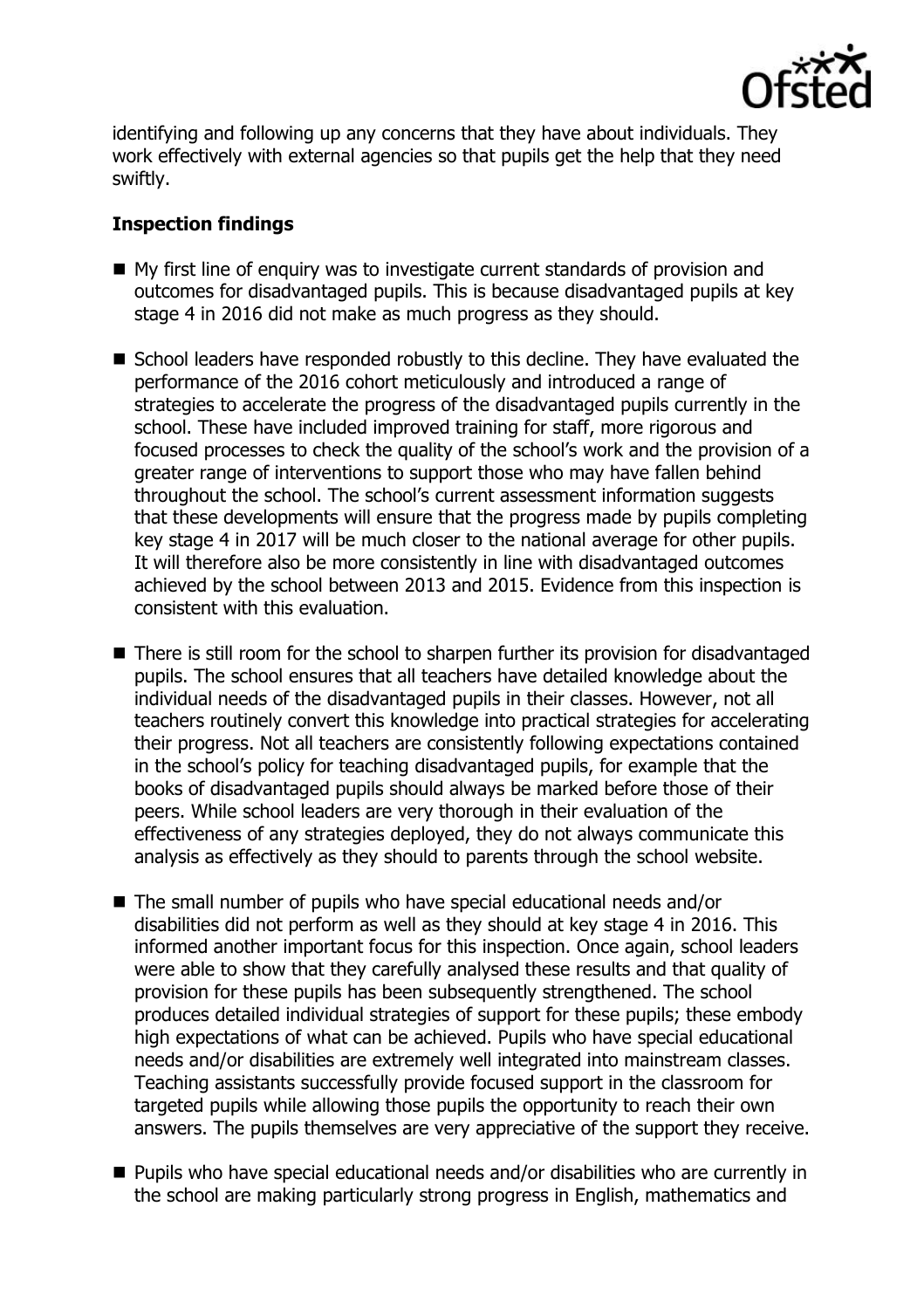

science. Support for these pupils is not quite as effective outside of these core subjects and so their progress in other subjects is not as rapid.

- The previous inspection report recommended that the school should do more to deepen and broaden pupils' learning skills and so help them to become more effective learners. School leaders have addressed this issue in a number of ways. They have introduced a 'Raising Aspirations' programme which delivers generic employability skills, along with citizenship lessons which also aim to develop key life skills. Teachers routinely promote cross-curricular learning skills within subject-specific lessons and these are also emphasised in tutorial periods and assemblies. The school assessment policy encourages pupils to reflect upon their own work and that of their peers.
- $\blacksquare$  Evidence from this inspection suggests that pupils are now becoming much more confident learners and this is helping to accelerate the progress they make. These skills are particularly well established among the most able pupils.
- $\blacksquare$  Since you joined the school as headteacher in 2013, shortly after the previous inspection, the size of the school and the nature of its intake have started to change. The school is growing: governors have agreed to admit greater numbers of pupils into each year group in key stage 3 than the published pupil admission number. The final line of enquiry for this inspection was therefore to ensure that the leadership of the school has been planning effectively for change.
- Governors were clear that they are maintaining an appropriate strategic oversight on the development of the school; this was borne out in the records of their meetings. A review of other school documentation, including the school's own self-evaluation and the school improvement plan, shows that school leaders are incredibly mindful about the changes described above and are responding appropriately. Evidence from visits to classrooms in every year group demonstrated that pupils of all ability groups continue to make strong progress throughout the school. They are clearly developing key literacy and numeracy skills. When pupils read in class, both the most and the least able readers did so with clarity and confidence.
- An important part of ensuring consistent improvement across the school is how effectively leaders ensure that important school policies and protocols are followed by all teachers. In some cases this has been achieved successfully. For example, the school behaviour policy is applied with a high level of consistency, and this has helped ensure the calm and orderly atmosphere which is evident in all parts of the school. However, leaders have not been able to ensure that school policies and protocols about marking and the presentation of work are followed equally as consistently. As a result, pupils' work over time in some teaching groups is not as well organised or as coherently presented as it should be. This hinders the ability of some pupils to use their written work as a basis for revision.